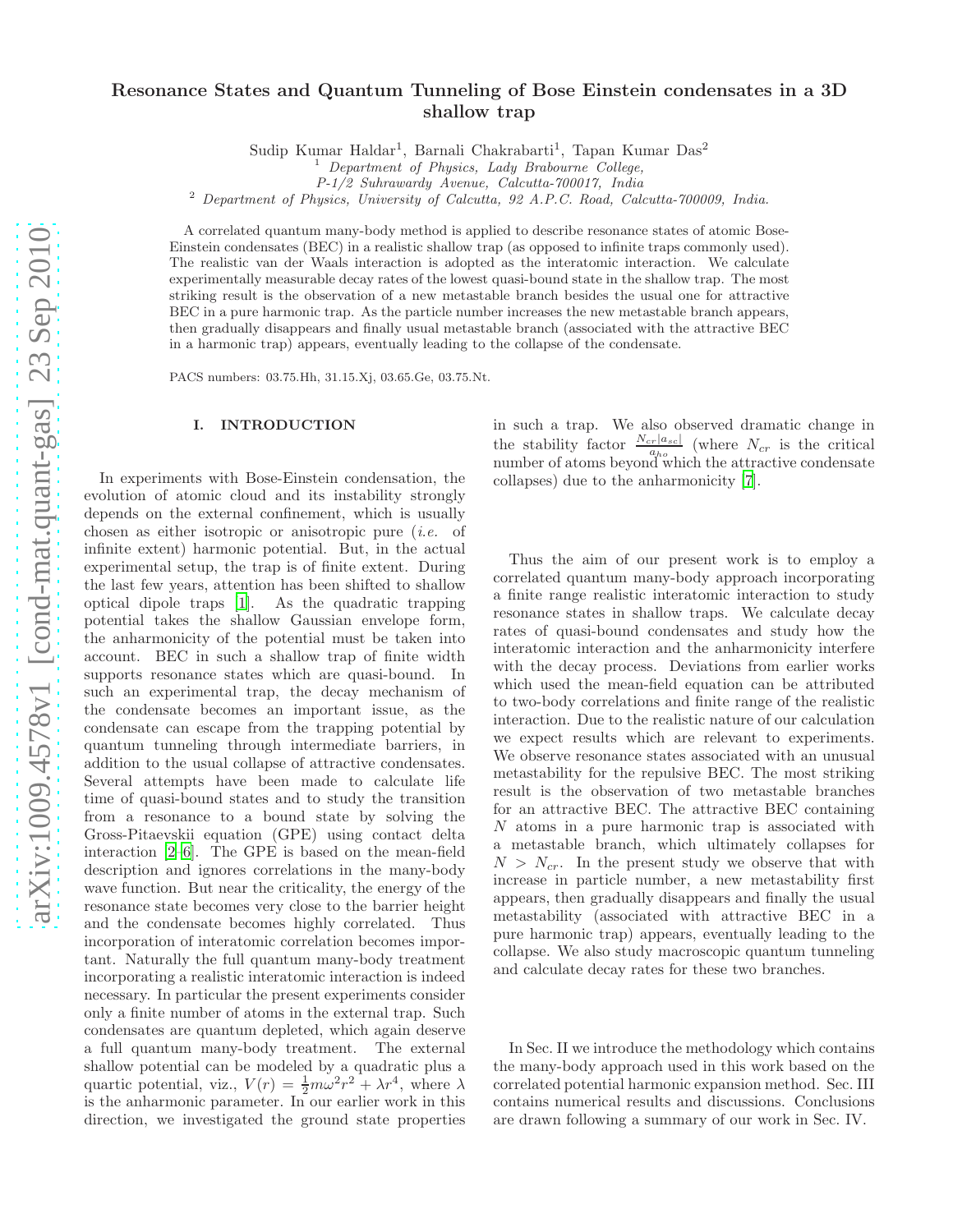## II. CORRELATED POTENTIAL HARMONIC EXPANSION METHOD (CPHEM)

We adopt the potential harmonic expansion method with a short range correlation function (CPHEM) which has already been established as a very successful and useful technique for the study of dilute BEC [\[8](#page-7-4)[–10\]](#page-7-5). Here we describe the technique briefly.

We consider that a system of  $A = (N + 1)$  identical bosons, each of mass  $m$ , is confined in an external trap  $(V_{trap}(r))$  which is modeled as a harmonic potential (of frequency  $\omega$ ) perturbed by a quartic term. The time independent quantum many-body Schrödinger equation is written as:

$$
\left[ -\frac{\hbar^2}{2m} \sum_{i=1}^A \nabla_i^2 + \sum_{i=1}^A V_{trap}(\vec{x}_i) + \sum_{i,j>i}^A V(\vec{x}_i - \vec{x}_j) - E \right] \Psi(\vec{x}_1, ..., \vec{x}_A) = 0.
$$
\n(1)

Where E is the total energy of the system,  $V(\vec{x}_i - \vec{x}_i)$  is the two-body potential and  $\vec{x}_i$  is the position vector of the *i*th particle. We define a set of  $N$  Jacobi vectors as:

$$
\vec{\zeta}_i = \sqrt{\frac{2i}{i+1}} (\vec{x}_{i+1} - \frac{1}{i} \sum_{j=1}^i \vec{x}_j) \qquad (i = 1, ... N) \tag{2}
$$

The center of mass coordinate is  $\vec{R} = \frac{1}{A} \sum_{i=1}^{A}$  $i=1$  $\vec{x}_i$ . As the labelling of particles is arbitrary, we choose the relative separation of  $(ij)$ -interacting pair  $({\vec{x}}_{ij} = {\vec{x}}_i - {\vec{x}}_j )$  as  $\vec{\zeta}_N$ . We define the hyperradius  $r$  as [\[11\]](#page-7-6)

$$
r^{2} = \sum_{i=1}^{N} \zeta_{i}^{2} = \frac{2}{A} \sum_{i,j>i}^{A} x_{ij}^{2} = 2 \sum_{i=1}^{A} r_{i}^{2}
$$
 (3)

where  $\vec{r}_i = \vec{x}_i - \vec{R}$  is the position vector of *i*-th particle with respect to the center of mass of the system. The relative motion of the bosons is given by

$$
\left[ -\frac{\hbar^2}{m} \sum_{i=1}^{N} \nabla_{\zeta_i}^2 + V_{trap} + V_{int}(\vec{\zeta}_1, ..., \vec{\zeta}_N) -E_R \right] \Psi(\vec{\zeta}_1, ..., \vec{\zeta}_N) = 0, \qquad (4)
$$

 $V_{trap}$  is the effective external trapping potential and  $V_{int}$ is the sum of all pair-wise interactions.  $E_R$  is the relative energy of the system *i.e.*  $E = E_R + \frac{3}{2}\hbar\omega$ . The laboratory BEC is designed to be very dilute, so that the probability of three or more atoms to come within the range of interaction is negligible. This is done in laboratory experiments, in order to avoid molecule formation through three body collisions. Hence, when the  $(ij)$  pair interacts, the rest of the atoms are far apart and are inert spectators. Therefore, only two-body correlations in the many-body wave function and pair-wise interactions among atoms are important. For the  $(ij)$ interacting pair, we define a hyperradius  $\rho_{ij}$  for the remaining  $(N-1)$  noninteracting bosons as [\[12\]](#page-7-7)

$$
\rho_{ij} = \sqrt{\sum_{K=1}^{N-1} \zeta_K^2} \tag{5}
$$

so that  $r^2 = x_{ij}^2 + \rho_{ij}^2$ . A hyperangle  $\phi$  is introduced through  $x_{ij} = r \cos \phi$  and  $\rho_{ij} = r \sin \phi$ . The full set of 3N hyperspherical variables are chosen as:

a)  $r, \phi, \vartheta, \varphi$  ( $\vartheta$  and  $\varphi$  are the polar angles of  $\vec{x}_{ij}$  corresponding to the interacting pair) and,

b)  $(3N-4)$  hyperangular variables associated with the remaining  $(N-1)$  inert spectators. Out of these,  $2(N-$ 1) are the polar angles associated with  $(N-1)$  Jacobi vectors and another  $(N-2)$  'hyperangles' define their relative lengths.

In the Potential Harmonic Expansion Method (PHEM), we decompose the many-body wave function( $\Psi$ ) into Faddeev components  $\phi_{ij}$  for the  $(i)$ -interacting pair as

$$
\Psi = \sum_{i,j>i}^{A} \phi_{ij}(\vec{x}_{ij}, r) \tag{6}
$$

Then Eq. (4) can be expressed as

$$
\left[T + V_{trap} - E_R\right]\phi_{ij} = -V(\vec{x}_{ij})\sum_{kl>k}^{A} \phi_{kl} \tag{7}
$$

where  $T = -\frac{\hbar^2}{m}$  $\frac{\hbar^2}{m} \sum$ N  $\sum_{i=1} \nabla^2_{\zeta_i}$ . Since only two-body correlations

are relevant, the Faddeev component  $\phi_{ij}$  is independent of the coordinates of all the particles other than the interacting pair. Hence the total hyperangular momentum quantum number as also the orbital angular momentum of the whole system (comprising of all bosons) is contributed by the interacting pair only. We expand  $\phi_{ij}$  in the subset of hyperspherical harmonics (HH) necessary for the expansion of  $V(\vec{x}_{ij})$ . Thus

$$
\phi_{ij}(\vec{x}_{ij},r) = r^{-\left(\frac{3N-1}{2}\right)} \sum_{K} \mathcal{P}_{2K+l}^{lm}(\Omega_N^{ij}) u_K^l(r) \qquad (8)
$$

where  $\Omega_N^{ij}$  denotes the full set of hyperangles in the 3Ndimensional space corresponding to the  $(ij)$ -interacting pair. This new basis set  $\{\mathcal{P}_{2K+l}^{lm}(\Omega_N^{ij})\}$  is called potential harmonics (PH) basis and it is independent of  $(\vec{\zeta}_1, ..., \vec{\zeta}_{N-1})$ . Thus the total angular momentum of the condensate and its projection are simply  $l$  and  $m$ , which comes from the interacting pair and all other quantum numbers coming from  $(N-1)$  non-interacting bosons are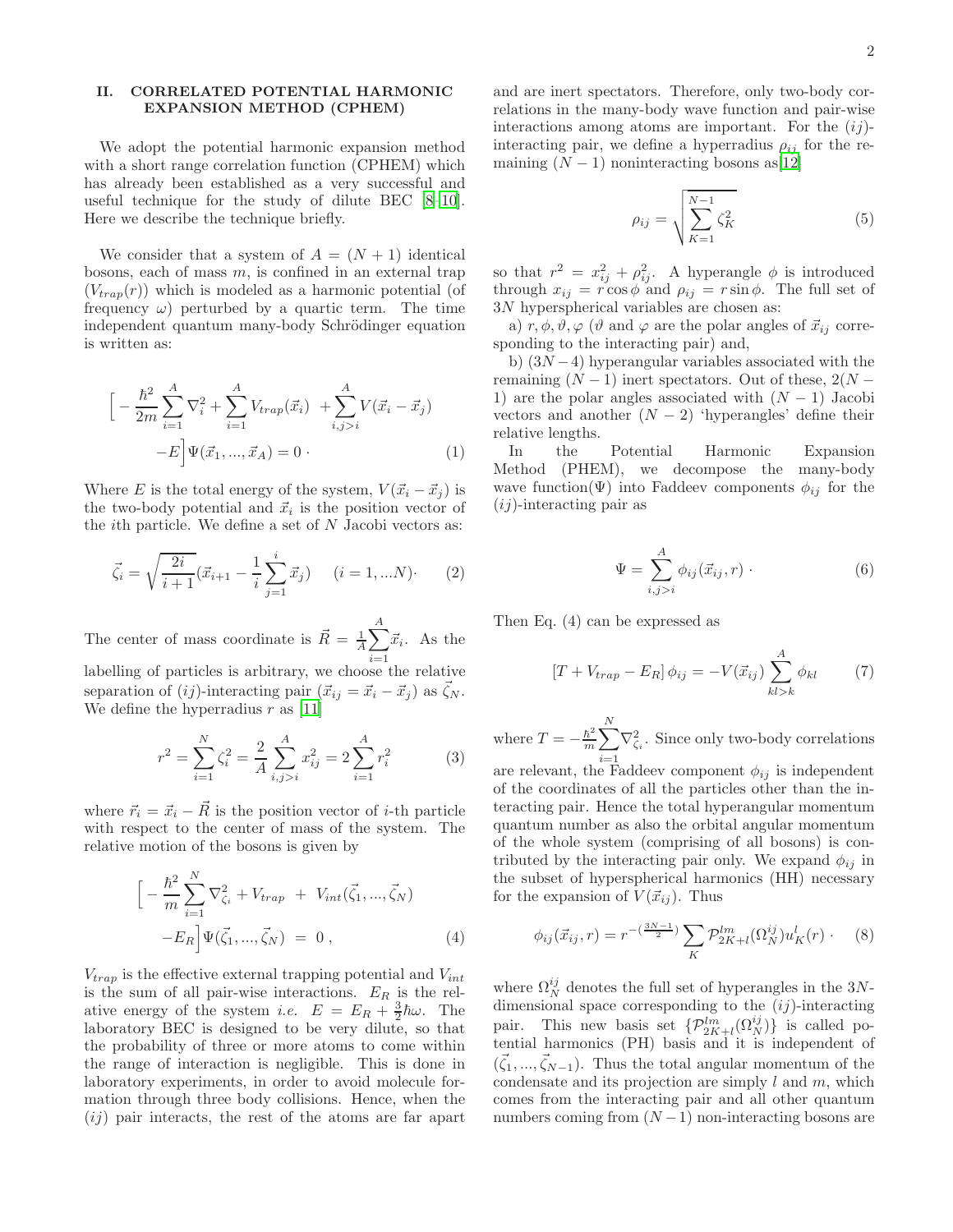kept frozen. An analytic form of the potential harmonics can be found in Ref [\[12](#page-7-7)]. Substitution of Eq. (8) into Eq. (7) and taking projection on a particular PH gives [\[8](#page-7-4)]

$$
\left[ -\frac{\hbar^2}{m} \frac{d^2}{dr^2} + \frac{\hbar^2}{m} \frac{\mathcal{L}_K(\mathcal{L}_K+1)}{r^2} + V_{trap}(r) - E_R \right] U_K^l(r) + \sum_{K'} f_{K'l}^2 V_{KK'}(r) U_{K'}^l(r) = 0.
$$
\n(9)

when  $V_{KK'}$  is the potential matrix and is given by

$$
V_{KK'}(r) = \int P_{2K+l}^{lm^*} (\Omega_N^{ij}) V(x_{ij}) P_{2K'+1}^{lm} (\Omega_N^{ij}) d\Omega_N^{ij}.
$$
\n(10)

where  $\mathcal{L}_K = 2K + l + \frac{3N-3}{2}$  and  $f_{Kl}^2$  is the overlap of the PH for  $ij$  partition with the sum of PHs of all partitions [\[8\]](#page-7-4). K is the grand orbital quantum number in 3N dimensional space. All other intermediate angular momentum quantum numbers take zero eigen values. As the number of active variables is now only four (global hyperradius r and three other for  $\vec{x}_{ij}$  ) for any number of bosons, the numerical complication is greatly simplified. Eq. (9) can be put in symmetric form as

$$
\left[ -\frac{\hbar^2}{m} \frac{d^2}{dr^2} + V_{trap}(r) + \frac{\hbar^2}{mr^2} \{ \mathcal{L}(\mathcal{L} + 1) + 4K(K + \alpha + \beta + 1) \} - E_R \right] U_{Kl}(r) + \sum_{K'} f_{Kl} V_{KK'}(r) f_{K'l} U_{K'l}(r) = 0 ,
$$
\n(11)

where  $\mathcal{L} = l + \frac{3A-6}{2}$ ,  $U_{Kl} = f_{Kl} u_K^l(r)$ ,  $\alpha = \frac{3A-8}{2}$  and  $\beta = l + 1/2.$ 

In experimentally achieved BEC, as the energy of the interacting pair is extremely small, the two-body interaction is reproduced by the s-wave scattering length  $(a_{sc})$ . Positive (negative)  $a_{sc}$  corresponds to a repulsive (attractive) condensate. In the Gross-Pitaevskii equation, the interatomic interaction is a contact interaction and is absolutely determined by its strength  $a_{sc}$  only. Thus the two-body potential is purely repulsive or purely attractive, depending on the sign of  $a_{sc}$ . But van der Waals potential has two terms, one part represents a strong repulsion (usually represented by a hard core of radius  $r_c$ ) at very short separation and the other part goes as  $-\frac{C_6}{x_{ij}^6}$ and  $a_{sc}$  can be either positive or negative depending on the value of  $r_c$  [\[9\]](#page-7-8). Thus we determine  $a_{sc}$  by solving the zero-energy two-body Schrödinger equation for the two-body wave function  $\eta(x_{ii})$ 

$$
-\frac{\hbar^2}{m}\frac{1}{x_{ij}^2}\frac{d}{dx_{ij}}\left(x_{ij}^2\frac{d\eta(x_{ij})}{dx_{ij}}\right) + V(x_{ij})\eta(x_{ij}) = 0 \quad (12)
$$

The value of  $a_{sc}$  is determined from the asymptotic part of  $\eta(x_{ij})$  [\[13](#page-7-9)]. The zero-energy two-body wave function  $\eta(x_{ij})$  is also a good representation of the short range behavior of  $\phi_{ij}$  and is taken as the two-body correlation function in the PH expansion basis, to improve the rate

of convergence [\[14\]](#page-7-10). Thus in the CPHEM, we replace Eq.  $(8)$  by

$$
\phi_{ij}(\vec{x}_{ij},r) = r^{-\left(\frac{3N-1}{2}\right)} \sum_{K} \mathcal{P}_{2K+l}^{lm}(\Omega_N^{ij}) u_K^l(r) \eta(x_{ij})
$$
\n(13)

Introduction of  $\eta(x_{ij})$  enhances the rate of convergence of the PH expansion dramatically. This has been actually verified in our numerical calculation. In our numerical procedure we solve Eq.  $(12)$  for the zero energy two-body wavefunction  $\eta(x_{ij})$  in the chosen two-body potential  $V(x_{ij})$ . We adjust the hard core radius  $r_c$ , such that  $a_{sc}$  has the desired value [\[9,](#page-7-8) [13\]](#page-7-9). This  $\eta(x_{ij})$  is then used in Eq. (13) and the potential matrix becomes

$$
V_{KK'}(r) = (h_K^{\alpha\beta} h_{K'}^{\alpha\beta})^{-\frac{1}{2}} \times
$$
  

$$
\int_{-1}^{+1} \{ P_K^{\alpha\beta}(z) V\left( r \sqrt{\frac{1+z}{2}} \right) P_{K'}^{\alpha\beta}(z) \eta\left( r \sqrt{\frac{1+z}{2}} \right) W_l(z) \} dz
$$
 (14)

where  $P_K^{\alpha\beta}(z)$  is the Jacobi polynomial, and its norm and weight function are  $h_K^{\alpha\beta}$  and  $W_l(z)$  respectively [\[15](#page-7-11)]. We truncate the K-sum in Rq. (13) to an upper limit  $K_{max}$ providing the desired convergence. Finally the coupled differential equation (CDE), Eq. (11), is solved by the hyperspherical adiabatic approximation (HAA) [\[16](#page-7-12)]. In HAA, one assumes that the hyperradial motion is slow compared to the hyperangular motion. Hence the latter is separated adiabatically and solved for a particular value of  $r$ , by diagonalizing the potential matrix together with the diagonal hypercentrifugal repulsion in Eq.  $(11)$ . The lowest eigenvalue,  $\omega_0(r)$  (corresponding eigen column vector being  $\chi_{K0}(r)$ , provides the effective potential for the hyperradial motion. We choose the lowest eigen potential  $(\omega_0(r))$  as the effective potential in which the entire condensate moves as a single entity. Thus in HAA, the approximate solution (the energy and wave function) of the condensate is obtained by solving a single uncoupled differential equation

$$
\left[ -\frac{\hbar^2}{m} \frac{d^2}{dr^2} + \omega_0(r) - E_R \right] \zeta_0(r) = 0 , \qquad (15)
$$

subject to appropriate boundary conditions on  $\zeta_0(r)$ . The function  $\zeta_0(r)$  is the collective wave function of the condensate in the hyperradial space. The lowest lying state in the effective potential  $\omega_0(r)$  corresponds to the ground state of the condensate. The total energy of the condensate is obtained by adding the energy of the center of mass motion  $(\frac{3}{2}\hbar\omega)$  to  $E_R$ .

The main advantages of our CPHEM are:

i) Potential harmonic basis keeps all possible two-body correlations and yet the number of variables is reduced to only four for any number of bosons in the trap. So in spite of incorporating all the two-body correlations, we can treat quite a large number of atoms in the trap without much numerical complication.

ii) We can use a realistic interatomic interaction like the van der Waals potential having a finite range, which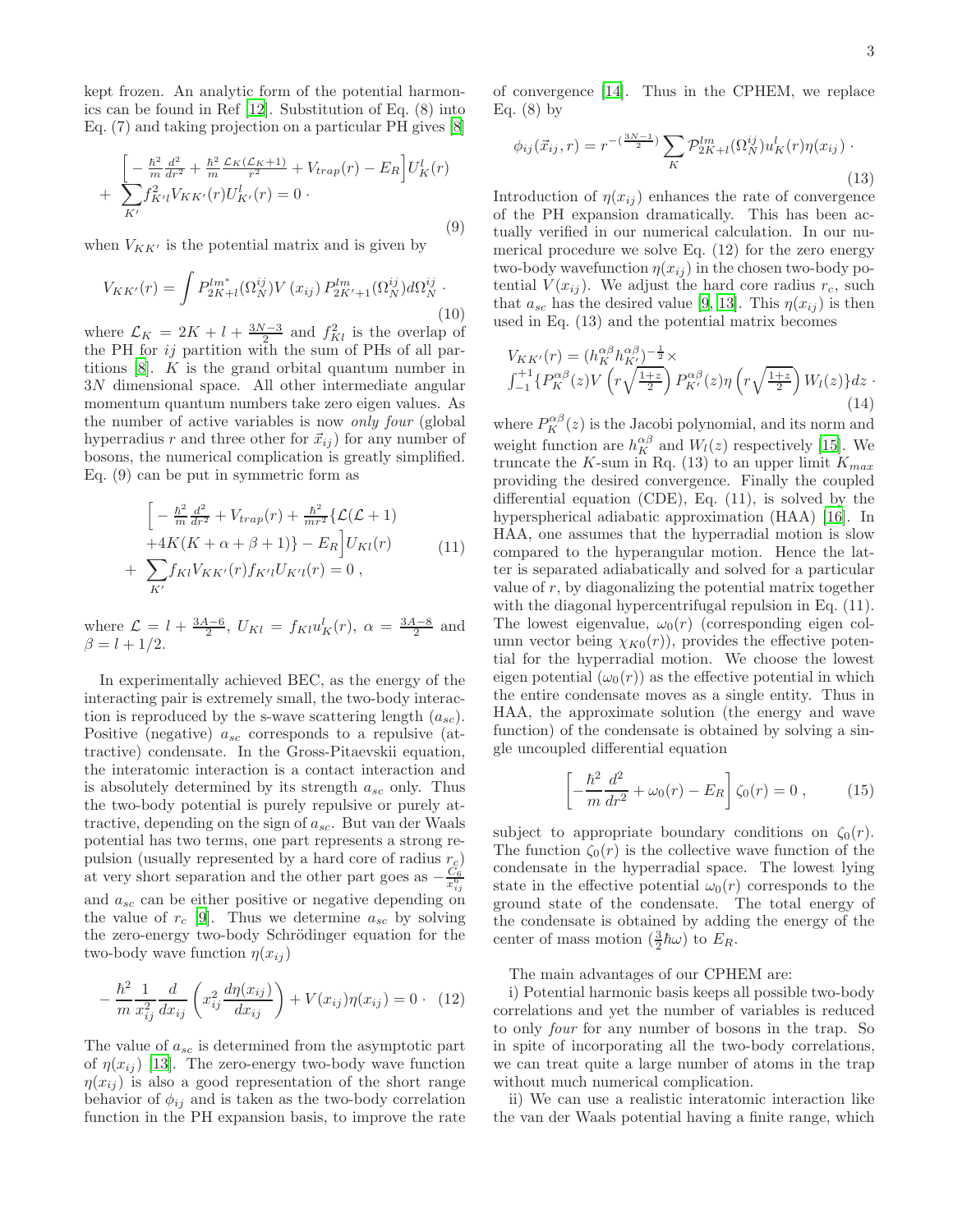iii) Unlike the GP equation, CPHEM does not have any pathological singularity, since the two-body interaction is a realistic one and has a strong short-range repulsion.

Thus the CPHEM reveals the realistic picture. Clearly it is an improvement over the GP equation. Finally, by using the HAA, we reduce the multi-dimensional problem into an effective one-dimensional one in hyperradial space and the effective potential  $\omega_0(r)$  of this one-dimensional problem provides a clear qualitative picture and a quantitative description of the system.

#### III. RESULTS

We choose the interatomic potential as the van der Waals potential with a hard core of radius  $r_c$ , *viz.*  $V(x_{ij}) = \infty$  for  $x_{ij} \leq r_c$  and  $= -\frac{C_6}{x_{ij}^6}$  for  $x_{ij} > r_c$ . The strong short range repulsion is parameterized by the hard core and the strength  $(C_6)$  is known for a given type of atom, e.g.,  $C_6 = 6.4898 \times 10^{-11}$  o.u. for Rb atoms [\[13\]](#page-7-9). The value of  $r_c$  is adjusted to get the desired value of  $a_{sc}$ . In oscillator unit (o.u.) length and energy are given in the units of  $a_{ho} = \sqrt{\frac{\hbar}{m}}$  $\frac{h}{m\omega}$  and  $\hbar\omega$  respectively. As  $C_6 \rightarrow 0$ , the potential becomes a hard core potential and  $r_c$  coincides with the s-wave scattering length. As detailed in the previous section, we solve the zero-energy two-body Schrödinger equation for the interacting pair to get the value of  $r_c$ , which corresponds to the experimental scattering length  $a_{sc}$ . With a tiny change in  $r_c$ ,  $a_{sc}$  may change by a large amount, including sign [\[13](#page-7-9)]. With each additional change in sign, the potential supports an extra two-body bound state resulting in an additional node in  $\eta(x_{ij})$ . Thus the choice of  $r_c$  is very crucial. We choose  $r_c$  such that it corresponds to the zero-node in the two-body wave function for attractive interaction and one node for repulsive interaction [\[10](#page-7-5)]. For a repulsive BEC we choose <sup>87</sup>Rb atoms with  $a_{sc} = .00433$  o.u. as in the JILA trap [\[17\]](#page-7-13). For an attractive BEC, we choose  $a_{sc} = -1.832 \times 10^{-4}$  o.u., which is one of the values as reported in the controlled collapse experiment of <sup>85</sup>Rb atoms [\[18](#page-7-14), [19\]](#page-7-15). In both cases  $r_c$  is determined by the method discussed above.

In the optical dipole trap, the trapping potential takes the shallow Gaussian form and the external trap is given by  $V(r) = \frac{1}{2}r^2 + \lambda r^4$ . For  $\lambda > 0$  the frequency is blue shifted and for  $\lambda < 0$  the frequency is red shifted. In the experiment [\[20,](#page-7-16) [21\]](#page-7-17), quartic confinement is created with a blue detuned Gaussian laser directed along the axial direction. The nonrotating condensate was cigar shaped and the strength of the quartic confinement was  $\approx 10^{-3}$ . In the present study we choose  $\lambda$  as a controllable parameter and  $|\lambda| \ll 1$ . For  $\lambda > 0$ , as the quartic confinement becomes more tight, the frequency will increase for repulsive BEC and the attractive BEC will again be associated with a metastability [\[7\]](#page-7-3). These have been studied earlier both in one and three dimensions [\[22,](#page-7-18) [23\]](#page-7-19). However the most dramatic features are expected for  $\lambda < 0$ , and the potential can be easily approximated as  $V(r) = \frac{1}{2}r^2 \exp(-cr^2)$  with  $\lambda \approx \frac{c}{2}$ . Our present calculation will consider only  $\lambda < 0$ .

#### A. Repulsive BEC

For harmonic trapping with repulsive interaction, the condensate is always stable for any number of bosons. However due to the presence of anharmonicity we observe a new and different metastablity of the condensate. In Fig. 1 we plot the effective potential  $\omega_0(r)$  as a function of  $r$  for 500 atoms of  ${}^{87}$ Rb in a shallow trap corresponding to  $\lambda = -2 \times 10^{-5}$  o.u. and  $a_{sc} = .00433$  o.u.. We observe a dramatic change in the effective potential



FIG. 1: (color online) Plot of the effective potential  $\omega_0(r)$ against r (both expressed in appropriate o.u.) for  $N = 500$ atoms of  ${}^{87}$ Rb with  $a_{sc} = .00433$  o.u. and  $\lambda = -2 \times 10^{-5}$  o.u. The metastable region (MSR) and the intermediate barrier on the right side (RIB) are indicated in the figure.

from that of a purely harmonic trap: a metastable region (MSR) appears bounded by an intermediate barrier on the right side (RIB), beyond which  $\omega_0(r)$  decreases gradually, where the quartic term dominates over the quadratic term. In our earlier work [\[7](#page-7-3)], we studied how the ground state properties and the low energy collective excitations get modified due to anharmonicity and calculated the stability factor  $\frac{N_{cr}|a_{sc}|}{a_{ho}}$  in such a shallow trap. In the present work, we calculate the decay rate of quasibound states in the MSR, as the metastable condensate will tunnel through the intermediate barrier. The macroscopic tunneling rate is calculated semiclassically by the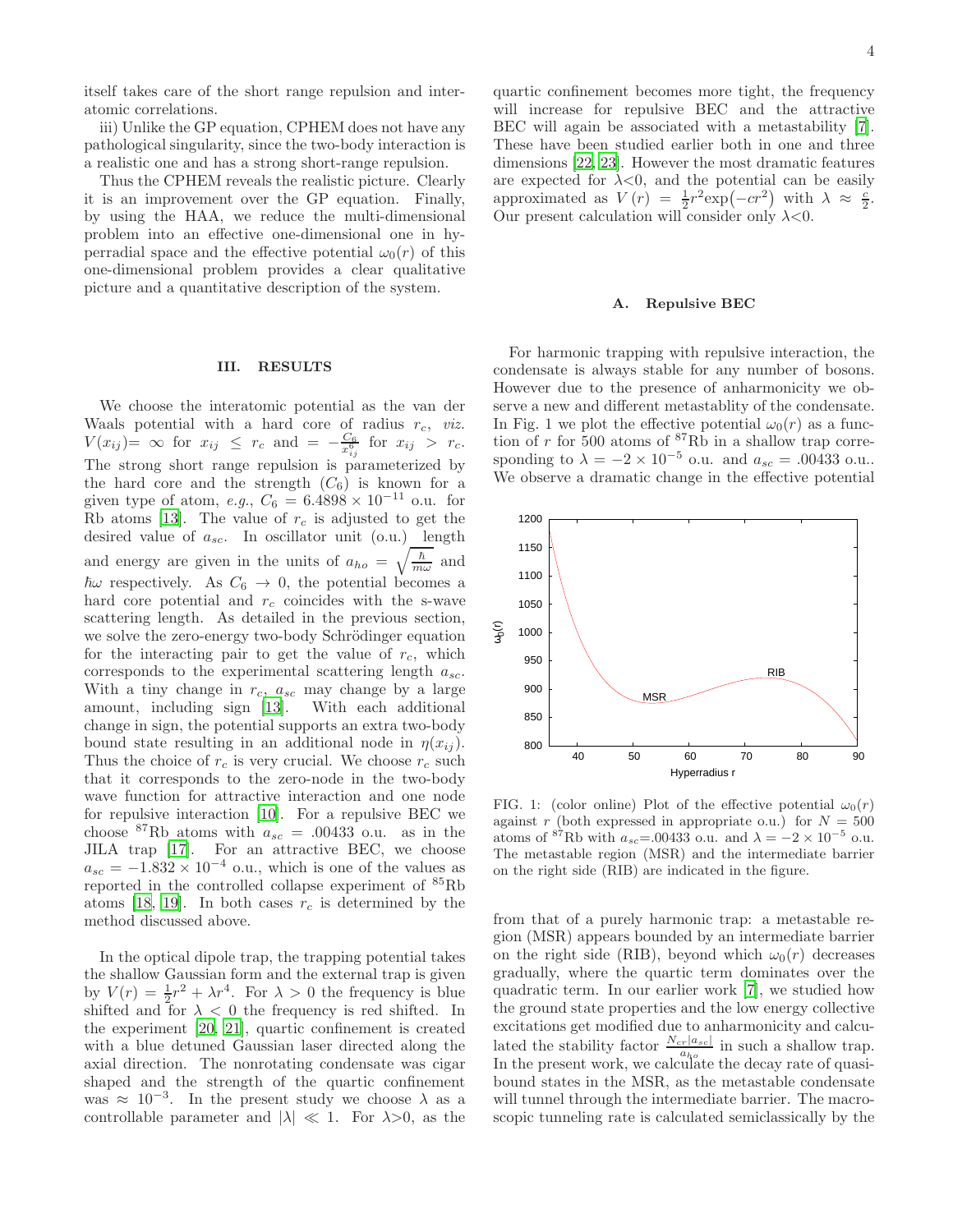WKB tunneling formula:

$$
\Gamma_N^{tunnel} = N\nu \exp(-2 \int_{r_1}^{r_2} \sqrt{2[\omega_0(r) - E]} dr)
$$

$$
= N\nu \exp(-2\sigma) \tag{16}
$$

where the limits of integration  $r_1$  and  $r_2$  are the inner and outer turning points of the intermediate barrier on the right (RIB) of  $\omega_0(r)$ , E is the energy of the metastable condensate and  $\exp(-2\sigma)$  is the WKB tunneling probability. The frequency of impact  $(\nu)$  of the condensate on the RIB is approximately given by

$$
\nu \sim \left[2\int_{r_0}^{r_1} \frac{dr}{\sqrt{2\left[E - \omega_0(r)\right]}}\right]^{-1},\tag{17}
$$

where  $r_0$  and  $r_1$  are the classical turning points of the metastable region. As N increases, the net effect of the negative anharmonicity increases fairly rapidly. Hence, even though the minimum and stiffness of  $\omega_0(r)$  increases with N, the difference  $(\Delta \omega)$  of the maximum of RIB  $(\omega_{max})$  and the minumum of the MSR  $(\omega_{min})$ decreases with increasing N. Consequently, RIB disappears ( $\Delta \omega = 0$ ) when N exceeds a critical value,  $N_{cr}^{first}$ (to distinguish the critical numbers associated with the right side and the left side (see later) barriers, we name them as  $N_{cr}^{first}$  and  $N_{cr}^{second}$  respectively). This causes a new type of instability and eventual collapse. The tunneling rate is appreciable only when E is close to  $\omega_{max}$ , and it increases rapidly as E approaches  $\omega_{max}$ . In Fig. 2, the tunneling rate  $(\Gamma_N^{tunnel})$  of the lowest resonance state is plotted against the number of condensate atoms close to the critical point for various values of anharmonic distortion. Near the criticality  $N \sim N_{cr}^{first}$ , the macroscopic tunneling is quite high and observation of this tunneling may be possible experimentally. The sharp peak near the criticality is attributed to the fact that the energy of the resonance state is close to the barrier height. Note that with increasing anharmonicity the right side barrier becomes lower, which makes  $\Gamma_N^{tunnel}$  larger. For example, for  $\lambda = -1.75 \times 10^{-5}$  o.u., the lowest resonance state near the critical point has tunneling probability 30%, whereas for  $\lambda = -2 \times 10^{-5}$  o.u. corresponding tunneling probability increases to 74%. Consequently,  $N_{cr}^{first}$ decreases with increasing  $|\lambda|$ . In Fig. 3, we plot the resonance wave functions for two values of  $N$  close to critical point (*viz.*  $N = 567$  and  $N = 568$ , the critical number being  $N_{cr}^{first} = 570$ . The wave function within the metastable region is large and it has a small oscillatory part just outside the RIB. This clearly signifies that a part of the wave function leaks. For better clarity, the rapidly oscillatory part of the wave function is shown magnified in the inset of Fig. 3. Note that the amplitude of the leaked part increases as N increases. At the critical point  $(\Delta \omega = 0)$  the metastable region disappears and the whole wave function leaks, which corresponds to the collapse. The picture is qualitatively same as observed for attractive BEC in pure harmonic trap. However the phenomena near the present collapse is a bit different



FIG. 2: (color online) Plot of  $\Gamma_N^{tunnel}$  (in atoms per second)  $vs N$  for the lowest resonance state near the criticality for various values of  $\lambda$  (in o.u.).

from the commonly observed collapse of attractive BEC in harmonic trap. In the latter case the metastable region is associated with a deep attractive well on the left side of the MSR, the metastable condensate tunnels through the left intermediate barrier (LIB) near the origin and settels down in the deep well to form clusters. In a typical attractive condensate we have checked that the size of the well is  $\sim 0.05 \mu m$ . Hence, due to the high two-body and three-body collision rates within such a narrow well, atoms form cluster. The width of this wavefunction in the narrow well is of the order of  $0.003 \mu m$ , which is the order of the size of the atomic cluster. But in the present case the atoms which escape by tunneling outward will form a non-condensed Bose gas.



FIG. 3: (color online) Plot of the resonance wave function (in o.u.) vs r (in o.u.) for  $N=567$  and  $N=568$  for  $\lambda = -2 \times$  $10^{-5}$  o.u. and  $a_{sc} = .00433$  o.u.. The oscillatory part of the wavefunction immediately outside the barrier is shown magnified in the inset.

As a further study to observe transition from a reso-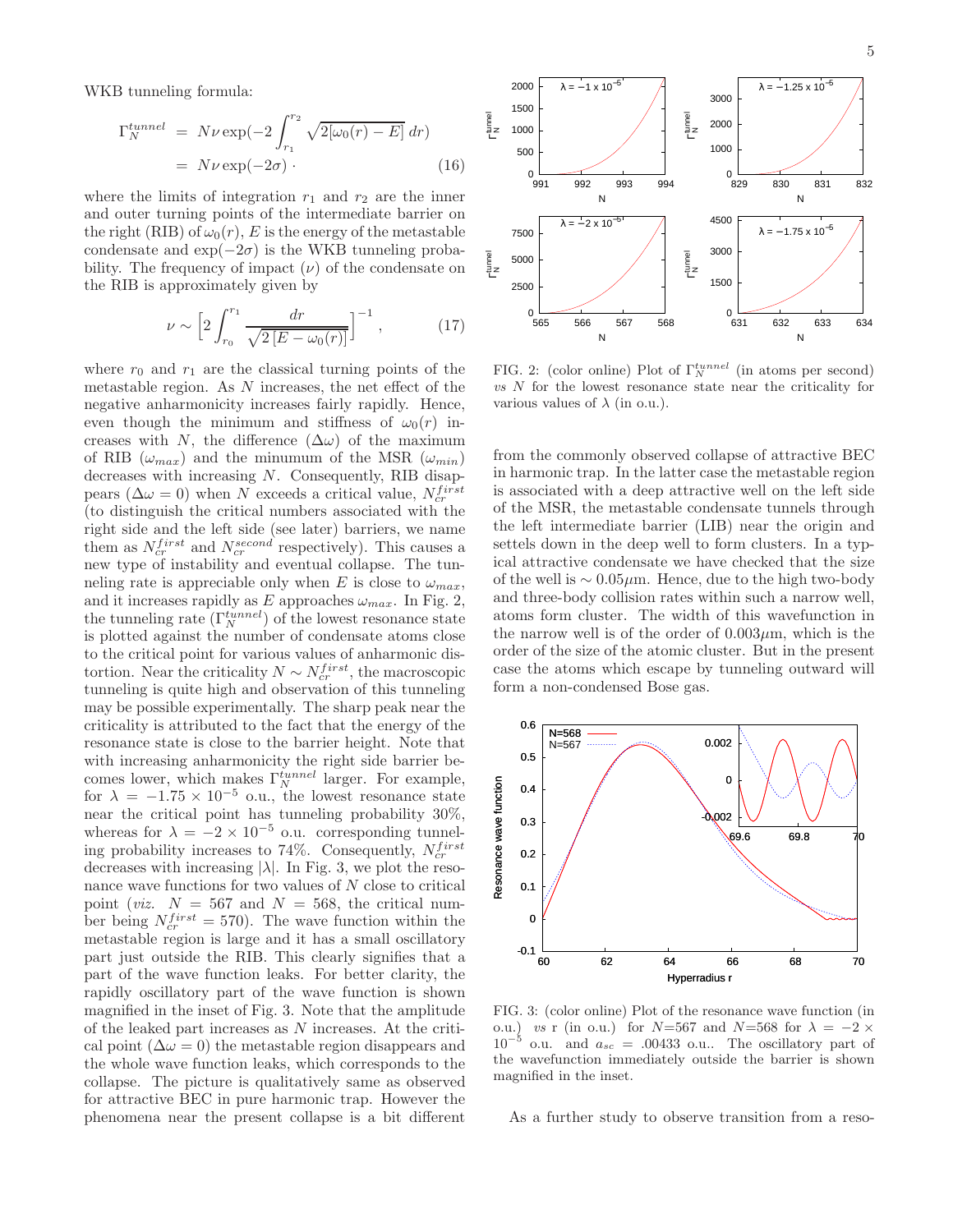nance state to a bound state, we calculate decay rates for different values of effective interaction  $|Na_{sc}|$ . By decreasing the effective repulsive interaction, we effectively enhance attraction between the atoms. Table 1 clearly shows that even for very slow decrease in  $|Na_{sc}|$ ,  $\Gamma_N^{tunnel}$ decreases rapidly, and very soon reaches a vanishingly small value, which manifests the transition from resonance to a bound state.

Table 1: Decay rates of lowest resonance states for different  $\lambda$  in a repulsive BEC ( $a_{sc} = 0.00433$  o.u.).

| $\lambda = -1 \times 10^{-5}$ o.u. $\lambda = -2 \times 10^{-5}$ o.u. |                                    |                |                      |
|-----------------------------------------------------------------------|------------------------------------|----------------|----------------------|
| $ Na_{sc} $ $\Gamma_N^{tunnel}$                                       |                                    | $ Na_{sc} $    | $\Gamma_N^{tunnel}$  |
| (0.u.)                                                                | $(\text{atoms/sec}) (\text{o.u.})$ |                | $(\text{atoms/sec})$ |
|                                                                       | 4.30402 2202.6475                  |                | 2.45944 9096.67862   |
| 4.29969 53.7088                                                       |                                    |                | 2.45511 1738.7188    |
| 4.29536 1.3083                                                        |                                    |                | 2.45078 108.5416     |
| 4.29103 0.1107                                                        |                                    | 2.44645 1.5149 |                      |
| 4.28670 0.0158                                                        |                                    | 2.44212 0.1794 |                      |

Our result is qualitatively similar to earlier findings of Moiseyev et.al [\[2](#page-7-1)] where the transition from resonance to bound state was discussed. However the earlier calculations [\[2,](#page-7-1) [5\]](#page-7-20) used singular delta function potential in the mean-field equation and a negative offset potential was required to facilitate conversion of a quasi-bound state into a bound state, in a three dimensional BEC. In our present calculation we need no such offset. This deviation from GP results is attributed to the use of a realistic interatomic interaction having a hard core repulsive part at shorter separation. Moreover, our results provide realistic aspects which are relevant to experiments.

#### B. Attractive BEC

The situation becomes more interesting for the attractive BEC in a shallow trap. We choose a condensate of <sup>85</sup>Rb atoms with  $a_{sc} = -1.832 \times 10^{-4}$  o.u. For a clear understanding, we plot the effective potential in Fig. 4. The intermediate MSR is now bounded by two neighbouring barriers, one on the left (LIB) and one on the right (RIB) of unequal height. On the left side of LIB, a deep and narrow attractive well (NAW) appears. In the same vertical scale, we could not plot this deep well; hence it is not shown in Fig. 4. The RIB is the effect of negative anharmonicity which basically corresponds to a finite optical trap, whereas the LIB is the effect of the negative  $a_{sc}$  which is commonly seen for attractive BEC in pure harmonic trap. The heights of the two barriers very strongly depend on two factors: first the anharmonic parameter and second the effective attractive interaction.

Basically there is a competition between these two effects which causes the shape of the effective potential to change in a complicated fashion with the increase in N. So throughout our study we fix  $\lambda = -9.37 \times 10^{-6}$  o.u. and the effective attractive interaction is tuned by changing the number of bosons. The metastable condensate will have a finite probability of macroscopic quantum tunneling through both the barriers.

We start with few hundreds  ${}^{85}Rb$  atoms in the trap, the



FIG. 4: (color online) Plot of the effective potential  $\omega_0(r)$ in o.u. against hyperradius  $r$  in o.u. for a condensate of <sup>85</sup>Rb atoms with  $N = 2660, \ \lambda = -9.37 \times 10^{-6}$  o.u. and  $a_{sc} = -1.832 \times 10^{-4}$  o.u..

two neighbouring barriers are quite high and tunneling of the condensate through either of them is negligible. We have checked that in such a situation there is no substantial leakage of the condensate through the associated barriers. With further increase in particle number, we observe that the metastable region gradually becomes flatter, the corresponding condensate wave function expands slowly. With this wave function we calculate the average size of the condensate  $(r_{av})$  [\[24\]](#page-8-0) as the root mean square distance of individual atoms from the center of mass of the condensate and is given by:

$$
r_{av} = \left\langle \frac{1}{A} \sum_{i=1}^{A} (\vec{x_i} - \vec{R})^2 \right\rangle^{1/2} = \frac{\langle r^2 \rangle^{1/2}}{\sqrt{2A}},\qquad(18)
$$

where  $\overline{R}$  is the center of mass coordinate. In fig. 5a, we plot  $r_{av}$  as a function of N, for N increasing from a few hundred to a few thousand bosons. We find that  $r_{av}$ increases slowly as expected (as RIB decreases and LIB does not change substantially, and as a consequence, the wave function spreads outwards). Finally at  $N = 2460$ , RIB vanishes and there is no MSR to hold the condensate, we call it a partial collapse. This is also reflected in the sharp fall in  $r_{av}$  at  $N = 2460$  (Fig. 5a). Thus  $N_{cr}^{first} = 2460$ . The associated tunneling rate  $\Gamma_{N_{r}}^{tunnel}$ near the first collapse is shown in Fig. 6a. Near  $\tilde{N}_{cr}^{first}$ , the condensate is associated with a large tunneling probability. Thus  $N_{cr}^{first}$  is associated with first branch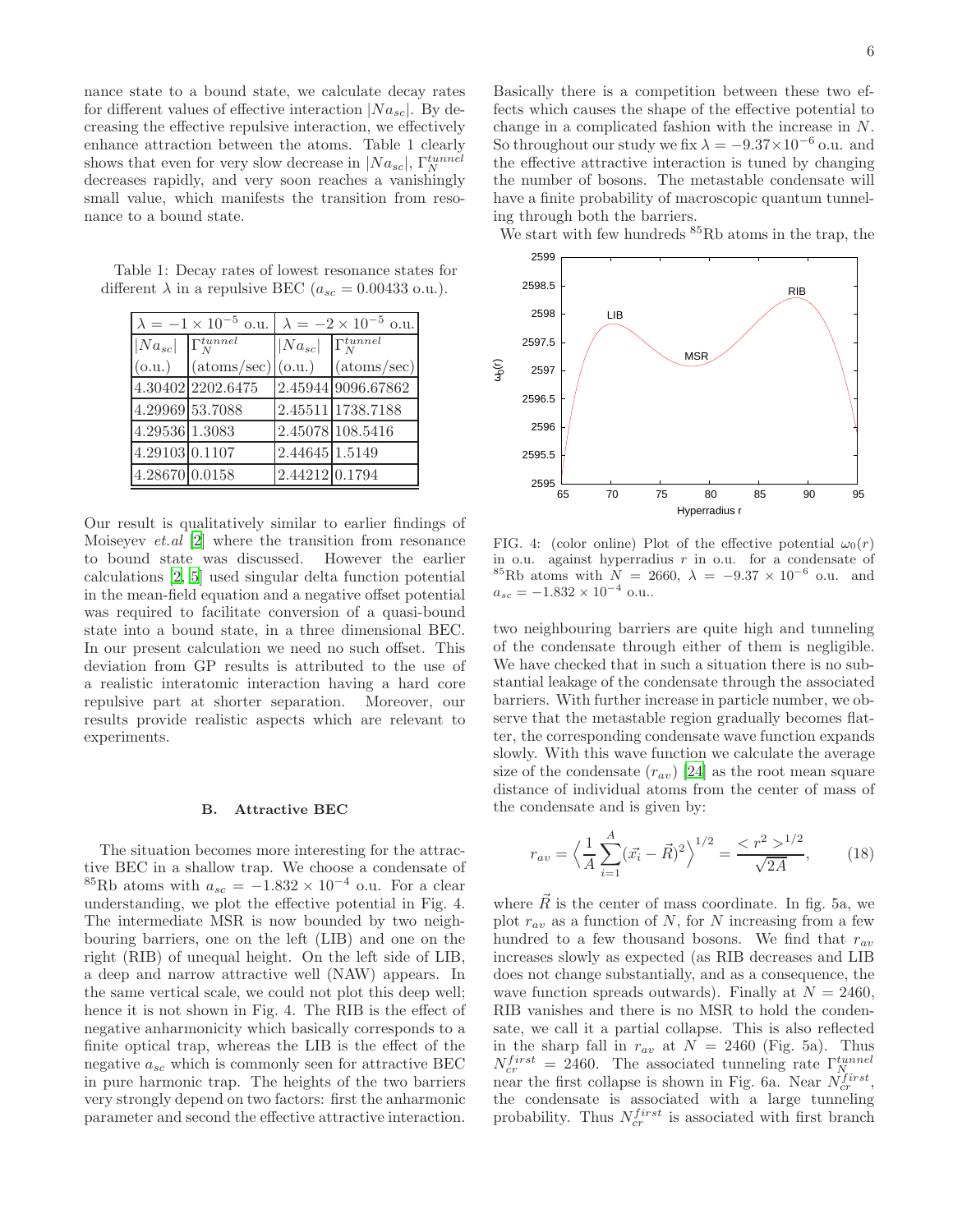of metastable condensate.

With further increase in particle number we observe



FIG. 5: (color online) Plot of average size of the attractive condensate  $r_{av}$  (in o.u.) as a function of N in the the anharmonic trap  $(\lambda = -9.37 \times 10^{-6} \text{ o.u.} \text{ and } a_{sc} = -1.832 \times 10^{-4}$ o.u.) near the first [panel (a)] and second [panel (b)] criticality.

that the MSR reappears at  $N = 2605$ , the second branch starts to develop and LIB decreases gradually. This is due to the fact that the net attractive interaction now dominates over the effect arising from the anharmonic distortion, as the former increases as  $\frac{N(N-1)}{2}$  while the latter increases as  $N$ . Due to substantial increase in attraction, both the height of LIB and the local minimum of  $\omega_0(r)$  decrease rapidly, compared with the decrease of the height of RIB. Hence the MSR revives. As LIB decreases, the metastable condensate shrinks inwards, and we observe its behavior quite similar to what is seen in a pure harmonic trap:  $r_{av}$  decreases sharply with increasing  $N$ , as seen in Fig. 5b. Unlike the first metastable branch, in the second branch the fall of  $r_{av}$  is fairly sharp (note the difference in the horizontal scales in the two panels) and quicker collapse occurs at  $N = 2667$ . We name this as the second criticality  $(N_{cr}^{second})$ . We also observe that near the second critical point, the condensate wave function is associated with an oscillatory part in the left side of LIB. At  $N > N_{cr}^{second}$ , the entire condensate collapses into the deep well, forming clusters. The associated tunneling rate  $\Gamma_N^{tunnel}$  for the second metastable branch has been calculated using Eq. (16) and Eq. (17) with the limits of the integrations suitably changed and is shown in Fig. 6b. The physical explanation for the



FIG. 6: (color online) Plot of  $\Gamma_N^{tunnel}$  (in atoms/sec) against N near the first [panel (a)] and the second [panel (b)] criticality.

appearance of two distinct metastabilities is as follows. The attractive interaction lowers the effective potential  $(\omega_0(r))$  and the amount of lowering increases with N as  $N(N-1)$  $\frac{v-1}{2}$ . This lowering decreases rapidly as r increases. On the other hand, the anharmonic term also lowers the effective potential, but the corresponding lowering is appreciable only for large  $r$  and it increases with r as well as  $N$ . The increase with  $N$  being roughly proportional to N. Hence, when  $|\lambda|$  is not too small and N increases from a small value ( $\langle N_{cr}^{first} \rangle$ , the lowering due to anharmonicity (first lowering) at large  $r$  is much larger than that due to the interaction (second lowering). Hence, with increasing N,  $\omega_0(r)$  decreases for large r, giving rise to the first metastability and the appearance of the right intermediate barrier (RIB). As N increases RIB decreases leading to the first criticality with the partial collapse at  $N = N_{cr}^{first}$ . With further increase of  $N$ , the second lowering at a smaller  $r$  increases faster than the first lowering. This causes reappearance of the MSR, whose minimum now gradually moves inwards. As N increases even further, the second lowering *for smaller* r increases very rapidly, inducing a deep attractive well and an intermediate barrier on the left (LIB) between this well and the MSR. The second lowering decreases very rapidly with increasing r and is not strong enough at the position of RIB to alter it appreciably. As N increases further, LIB disappears and the second criticality with collapse at  $N = N_{cr}^{second}$ results. However the two branches are discontinuous in the range 2461  $\leq N \leq 2604$  for the present choice of parameter sets. As we have said earlier, there is a competition between the two controllable parameters, viz. interaction and anharmonicity. Thus the existance of the discontinuous metastable branch will strongly depend on the choice of interaction and anharmonic distortion parameters. Our present study considers only a particular value of anharmonic distortion. So further study with other values of  $\lambda$  is essential.

#### IV. CONCLUSION

In summary, we have applied a correlated many body method in three dimensions, incorporating a realistic interatomic interaction (van der Waals potential) to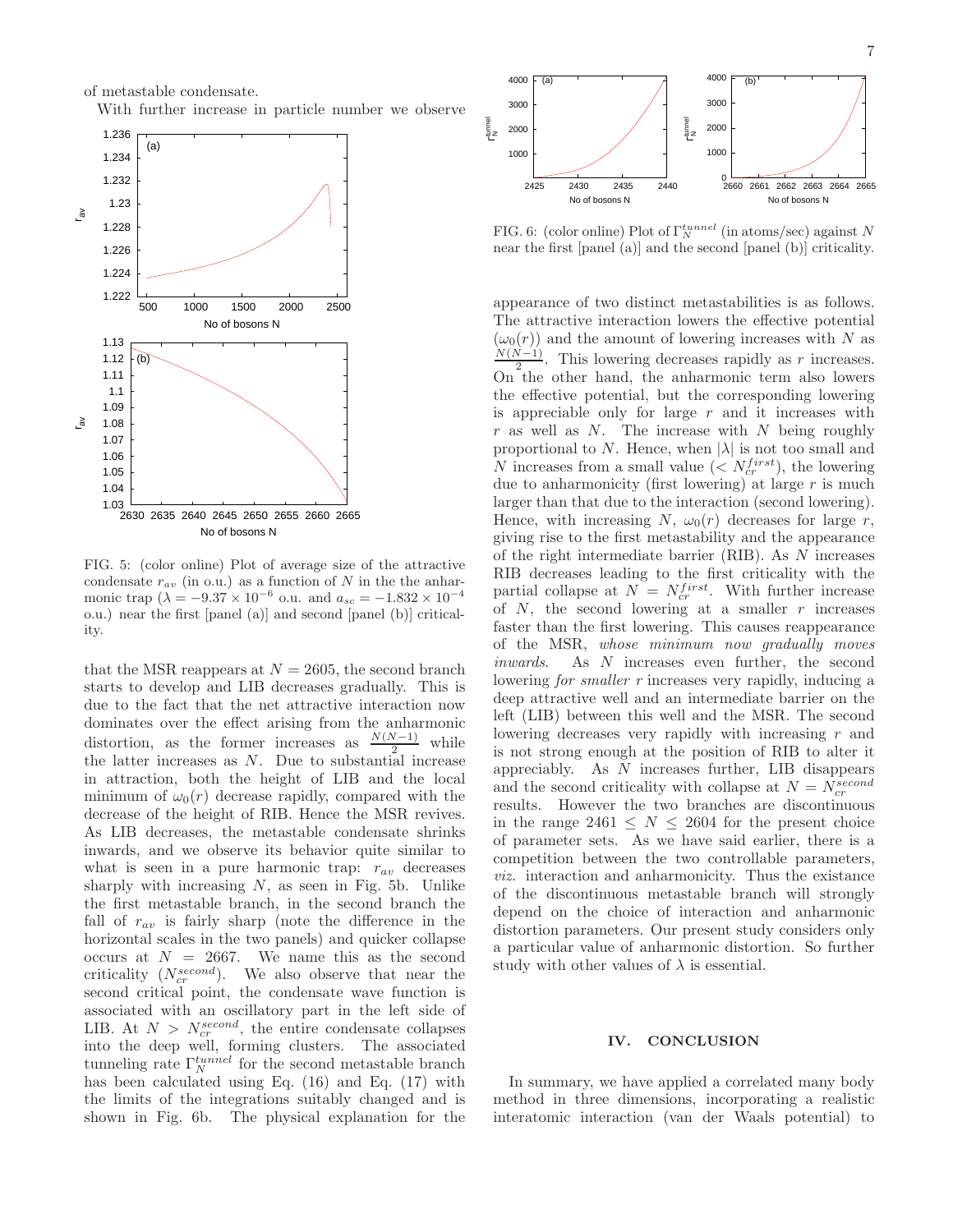study metastable condensates confined in a trapping potential with a finite barrier. The potential is taken as a sum of a quadratic plus a quartic term, which approximates an optical dipole trap i.e. a harmonic confinement combined with a Gaussian envelope. We obtain the complete quantitative description of the decay process of the quasi-stationary condensate with both repulsive and attractive interatomic interactions. Due to the use of a realistic interatomic interaction together with interatomic correlations in the many-body wave function and consideration of a finite number of atoms in the trap, our results exhibit more realistic picture. For a repulsive BEC, the quasi-stationary condensate can be stabilized by controlling the effective two-body interaction (through  $a_{sc}$ ) and also the anharmonicity of the trap. By employing the WKB approximation, we calculate decay rates of such systems, which would be possible to measure experimentally. However, in contrast with earlier findings, in our present calculation no offset potential is required for the transition from a quasi-bound resonance state to a bound state. This difference is attributed to the use of a realistic interatomic interaction having a hard core at short range which prevents a catastrophic singularity at the origin as in the GP theory and produces a deep but finite well on the left of the left intermediate barrier. On the other hand, for an attractive BEC, in addition to the usual metastable condensate in a harmonic trap, we observe a new metastable branch which appears only for an intermediate range of particle number below the critical value for collapse due to attractive interaction only. The new metastable branch is also associated with an eventual collapse, for which the critical number is  $N_{cr}^{first}$ . We also determine the decay rates of the metastable BEC due

- <span id="page-7-0"></span>[1] D. M. Stamper-Kurn et.al., Phys. Rev. Lett. 80, 2027 (1998).
- <span id="page-7-1"></span>[2] N. Moiseyev, L. D. Carr, B. A. Malomed, Y. B. Band, J. Phys. B: At. Mol. Opt. Phys. 37, L193 (2004).
- [3] P. Schlagheck, and T. Paul, Phy. Rev. A 73, 023619 (2006).
- [4] K. Rapedius, D. Wilthaut, and H. J. Korsch, Phys. Rev. A 73, 033608 (2006).
- <span id="page-7-20"></span>[5] L. D. Carr, M. J. Holland, and B. A. Malomed, J. Phys. B: At. Mol. Opt. Phys. 38, 3217 (2005).
- <span id="page-7-2"></span>[6] S. K. Adhikari, J. Phys. B: At. Mol. Opt. Phys. 38, 579 (2005).
- <span id="page-7-3"></span>[7] B. Chakrabarti, T. K. Das, and P. K. Debnath, Phys. Rev. A 79, 053629 (2009).
- <span id="page-7-4"></span>[8] T. K. Das and B. Chakrabarti, Phys. Rev. A 70, 063601  $(2004).$
- <span id="page-7-8"></span>[9] T. K. Das, S. Canuto, A. Kundu, B. Chakrabarti, Phys. Rev. A 75, 042705 (2007).
- <span id="page-7-5"></span>[10] T. K. Das, A. Kundu, S. Canuto, and B. Chakrabarti, Phys. Lett. A 373, 258-261 (2009).
- <span id="page-7-6"></span>[11] J. L. Ballot and M. Fabre de la Ripelle, Ann. Phys. (N. Y.) **127**, 62 (1980).

to quantum tunneling from both the metastable regions. However, the transition between these two branches is discontinuous. We have observed that this discontinuity strongly depends on the distortion parameter. However as the decay rate of <sup>85</sup>Rb atom in the new metastable region is quite high, the experimental study of this new phase may be difficult. But this technical difficulty may be circumvented by the proper choice of the parameters.

Prediction of two branches of criticality , in particular, the fact that the criticality associated with the right side barrier appears and then disappears as N increases from a small value upto  $N_{cr}^{first}$  and then beyond, are the most significant new physics outcome of this work. From a technical point of view, the use of a many-body theory, incorporating all two-body correlations in the many-body wave function and a *realistic* finite range interatomic interaction with a strong short-range repulsion are the realistic features. Deviations from earlier results are attributed to these.

This work has been supported by a grant from the Department of Science and Technology (DST) [Fund No. SR/S2/CMP/0059(2007)], Government of India, under a research project. One of us (SKH) acknowledges the Council of Scientific and Industrial Research, India for the Junior Research Fellowship. TKD acknowledges the University Grants Commission, India for the Emeritus Fellowship.

- <span id="page-7-7"></span>[12] M. Fabre de la Ripelle, Ann. Phys. (N. Y.) 147, 281 (1983).
- <span id="page-7-9"></span>[13] C. J. Pethick and H. Smith, Bose-Einstein Condensation in Dilute Gases (Cambridge University Press, Cambridge, England, 2001).
- <span id="page-7-10"></span>[14] C. D. Lin Phys. Rep. **257**, 1 (1995).
- <span id="page-7-11"></span>[15] M. Abramowitz and I. A. Stegun, Handbook of mathematical functions, National Institute of Standards and Technology, USA (1964).
- <span id="page-7-12"></span>[16] T. K. Das, H. T. Coelho and M. Fabre de la Ripelle, Phys. Rev. C 26, 2281 (1982).
- <span id="page-7-13"></span>[17] M. H. Anderson et. al., Science **269**, 198 (1995).
- <span id="page-7-14"></span>[18] J. L. Roberts *et al*, Phys. Rev. Lett. **86**, 4211 (2001); Phys. Rev. Lett. 81, 5109 (1998).
- <span id="page-7-15"></span>[19] S. L. Cornish et al, Phys. Rev. Lett. 85, 1795 (2000).
- <span id="page-7-16"></span>[20] S. Stock, V. Bretin, F. Chevy and J. Dalibard, Europhys. Lett. 65, 594 (2004)
- <span id="page-7-17"></span>[21] V. Bretin, S. Stock, Y. Seurin and J. Dalibard, Phys. Rev. Lett. 92, 050403 (2004)
- <span id="page-7-18"></span>[22] G. Q. Li et al, Phy. Rev. A 74, 055601; D. A. Zezyulin et al, Phys. Rev. A 78, 013606 (2006)
- <span id="page-7-19"></span>[23] J. P. Martikain, Phys. Rev. A, 63, 043602 (2001)